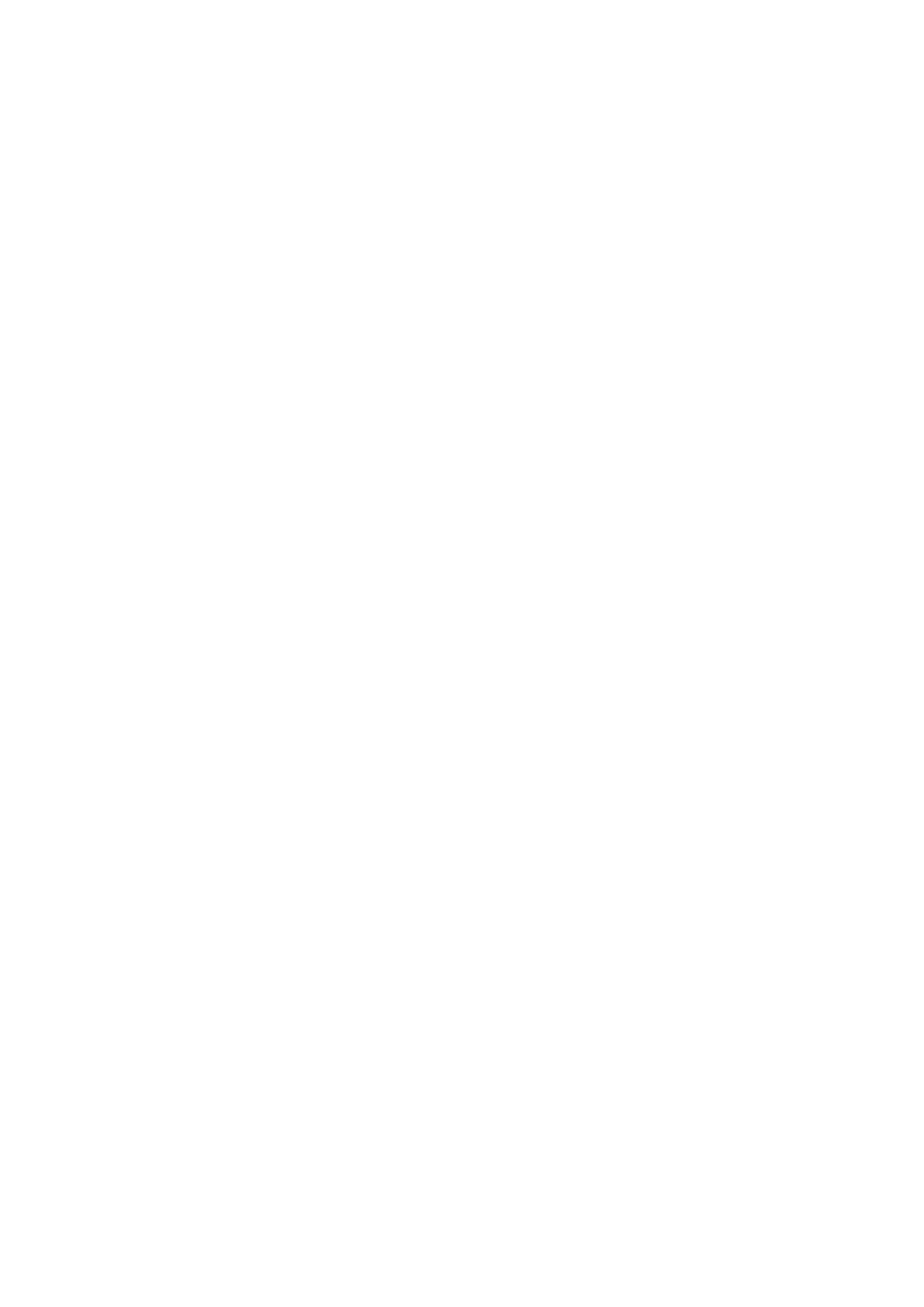# UK input to the European Strategy for Particle Physics Update<sup>1</sup>

# 1 Introduction

This document sets out the input from the UK Particle Physics community to the update of the European Strategy for Particle Physics. It is submitted by the UK Particle Physics Advisory Panel and represents the consensus view of the UK community. A series of community meetings was held in the UK to discuss the UK input to this document. The Particle Astrophysics Advisory Panel and the Nuclear Physics Advisory Panel have provided input.

# 2 Future Colliders

The discovery of the, or indeed a, Higgs boson at the LHC is a great achievement and was recognized in the award of a Nobel prize in 2013. The detailed study of the properties of this particle should be one of the key objectives of the future European particle physics programme. The LHC is the world's flagship exploration facility at the energy frontier and energy-frontier colliders will remain an essential tool for the exploration of the fundamental properties of matter. The potential to produce new particles is one of the primary strengths of such colliders and one of the key methodologies for advancing particle physics knowledge.

The UK particle physics community has long standing, prominent and large contingents on the ATLAS and CMS general purpose detectors (GPDs), with UK scientists occupying a number of leading positions of responsibility within both collaborations. The HL-LHC has very strong support within the UK and the community has for some time been engaged in preparations for major upgrades to the detectors to enable them to perform effectively in the new and challenging environment that the HL-LHC will present. The major project for CERN until the late 2030's is without question, the HL-LHC. It will explore new territory in the search for physics beyond the standard model (SM) and enable much more precise Higgs sector and standard model measurements. Its construction, operation and exploitation should be Europe's highest priority.

#### Recommendation

## Exploitation of the investment in the LHC and upcoming HL-LHC is the highest priority of the UK community.

It is fundamental to the pursuit of particle physics in Europe that CERN retains a competitive and timely high energy collider programme into the future, beyond the HL-LHC. This is necessary to ensure CERN remains at the forefront of Particle Physics research and is also vital to allow Europe to retain the expertise that would be capable of supporting major projects elsewhere in the world.

<sup>1</sup>Contact person: Claire Shepherd-Themistocleous; email: claire.shepherd@stfc.ac.uk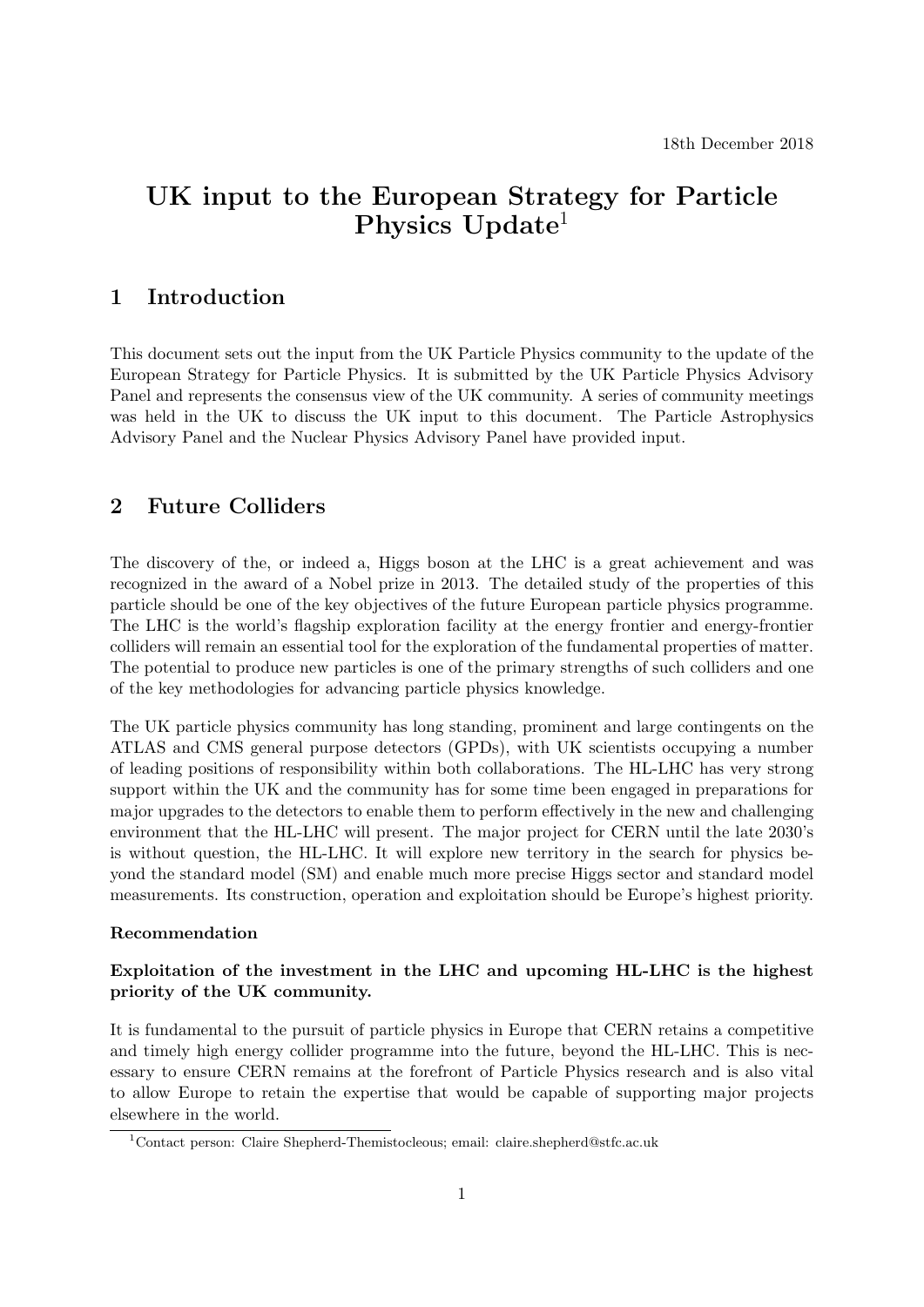The decision on the subsequent project could and should be made in the early 2020's. There is a clear scientific case for an  $e^+e^-$  machine to study the Higgs, including its self-coupling. There is also very strong physics motivation for a new hadron machine at the high energy frontier. CERN has expertise in both areas. The future global strategy for exploring the particle physics landscape should include both  $e^+e^-$  and hadron colliders.

Linear and circular  $e^+e^-$  colliders have complementary strengths and both options are being pursued. In both cases a staged system is possible where the ultimate capability could be realized through an energy upgrade. The UK is active and playing leading roles in both accelerator and detector aspects of a possible future linear collider. Should such an accelerator be realized, this community would engage in both of these activities. The CLIC RF technologies should be industrialised, and the development of medium-scale accelerators (for example a FEL) could help to progress this.

During this process of updating the European Strategy for Particle Physics, other areas in the world should be revealing their commitments to major projects in their regions. Were a strong e +e <sup>−</sup> programme to emerge on a non-European stage, then CERN has a clear direction towards the next generation of energy frontier hadron colliders. The extended physics reach of an FCChh is very attractive, with an order of magnitude increase in energy opening the door to very many new physics scenarios as well as enabling a high precision measurement of the Higgs selfcoupling. Furthermore, this activity would be a major driver of new technologies. The UK community strongly supports the objective of building a hadron collider with a centre of mass energy around 100 TeV.

Were a future hadron collider to be Europe's objective then to achieve this goal CERN must pursue a vigorous high-field magnet R&D programme. CERN leads the world in the development of high-field magnet technologies, and this pre-eminence must continue for any future hadron collider project to succeed. This is challenging technology to develop and the CERN accelerator R&D programme would need to be optimally organized to achieve the required goals in as time efficient a manner as possible.

As an interim project, the LHeC, a project with significant UK leadership, remains a potential relatively low-cost option that extends the LHC programme. Accelerator technologies required for such a development could be of use to other projects, and these should be maintained where possible. The overall decision on an LHeC should be driven by the physics case, the cost and the effort required.

In the coming decade, the accelerator-focused nuclear physics community in the UK will concentrate its exploitation efforts on the high precision electron beam experiments that have become possible at the upgraded facility at JLab and on the opportunities presented by the upgraded ALICE detector at the LHC. In parallel, the community will be strongly engaged in defining the physics case for a future intermediate energy, high luminosity Electron Ion Collider (EIC) in the US and in fostering its strengths in the development of detector and trigger systems for the EIC detector systems.

Regardless of the final CERN project decision, CERN should maintain an active involvement in major projects elsewhere in the world, although the vast majority of the CERN budget should be spent on the projects at the CERN host laboratory.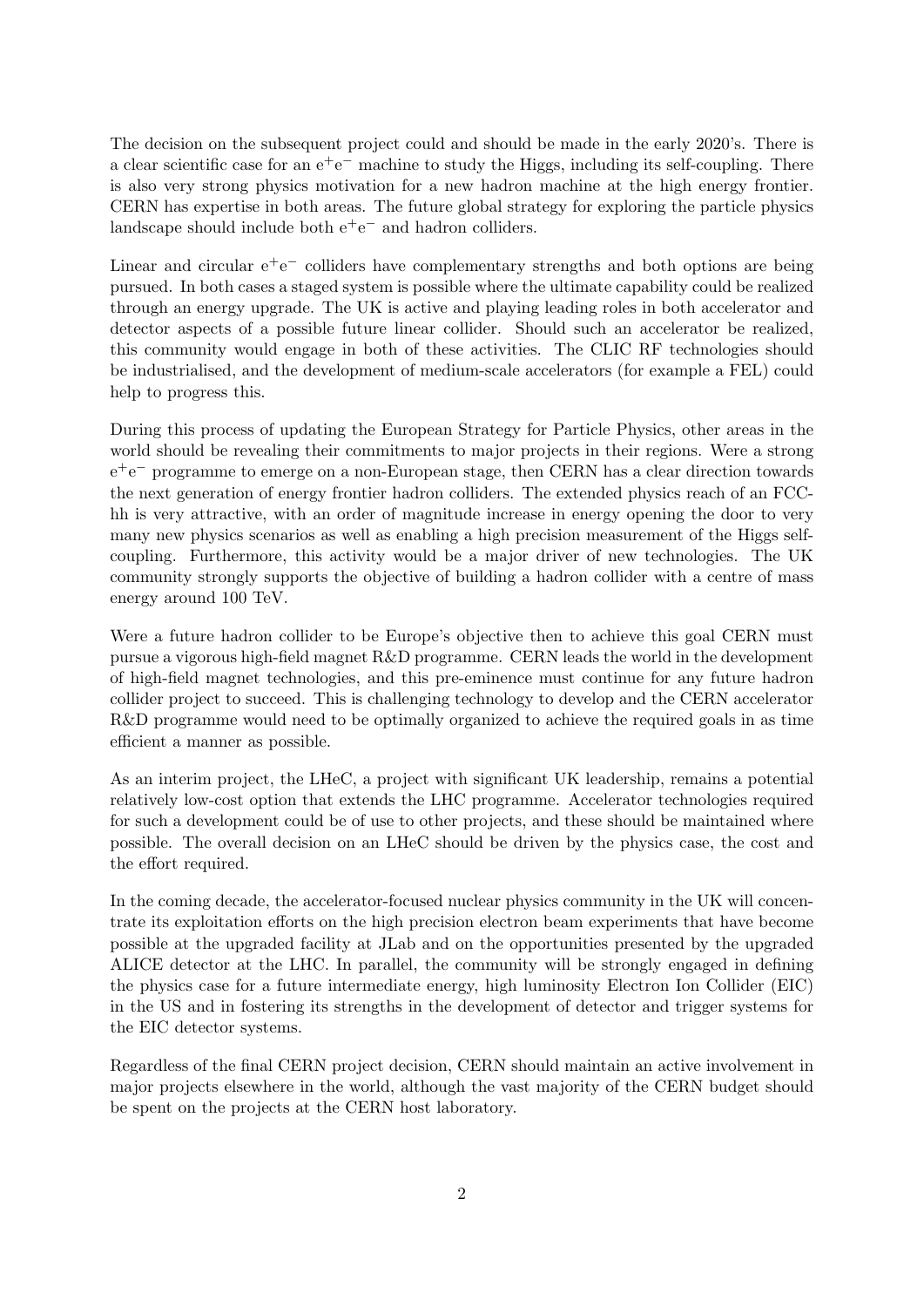#### Recommendation

In CERN, Europe has the world's leading accelerator laboratory and the European strategy for particle physics should enable this pre-eminence to continue. CERN should host a future collider to follow on from the HL-LHC. Such a facility should exploit CERN's accelerator expertise whilst recognising any potential accelerator developments elsewhere in the world. A timely decision on the nature of such a facility should be made such that its operation could follow on without excessive delay from the operation of the HL-LHC.

## 3 Flavour Physics

Measurements that explore the flavour properties of interactions have the potential to provide evidence of physics beyond the SM, most notably at mass scales well above those accessible via searches for direct particle production. Precision measurements have been critical in the development of the SM, from the first hints of the existence of the charm quark through the GIM mechanism and the first estimation of the top quark mass from B mixing to the elucidation of the CKM structure in the SM.

A number of precision measurements are currently displaying disagreement with the SM at the level of 2-3 standard deviations for individual measurements leading to intriguing patterns that give combined deviations at a level of 4-5 standard deviations. Examples of these are lepton flavour universality tests, electroweak  $b \to s l^+ l^-$  transitions and the anomalous dipole moment of the muon. Such measurements provide valuable methods of testing the SM. Flavour physics also includes studies of processes that are forbidden or vanishingly rare in the SM such as charged lepton flavour violation or electric dipole moments. These provide powerful null-tests of the SM. Heavy quark flavour physics also provides opportunities to explore the quark model and QCD through spectroscopy of expected and exotic states and through measurements of their properties and decay modes.

The LHCb experiment has clearly demonstrated that the LHC is an excellent laboratory for quark flavour physics, illustrating the importance of experiments designed to be dedicated to flavour physics at hadron colliders. It has produced world-leading results across a broad range of topics. ATLAS and CMS benefit from their very large integrated luminosity and can make leading measurements in, for example, decay modes involving muons such as  $B_s \to \mu\mu$ . The very large production cross-section of the full spectrum of beauty and charm hadrons at the LHC enables a multitude of measurements that are unique to this facility and that are not possible at  $e^+e^-$  colliders. The installation of the first phase of the LHCb upgrade will start in 2020 and there is a programme for a detector consolidation in LS3 and a second phase upgrade around 2030, potentially resulting in unrivalled precision on many parameters. Examples of these are a precision on the CKM angle  $\gamma$  of 0.35°, a sensitivity to CP violation in charm of  $\mathcal{O}(10^{-5})$ and a precision on the  $B_s^0$  mixing phase of 3 mrad. The upgrades of LHCb will enable the full exploitation of the flavour physics potential of LHC and HL-LHC.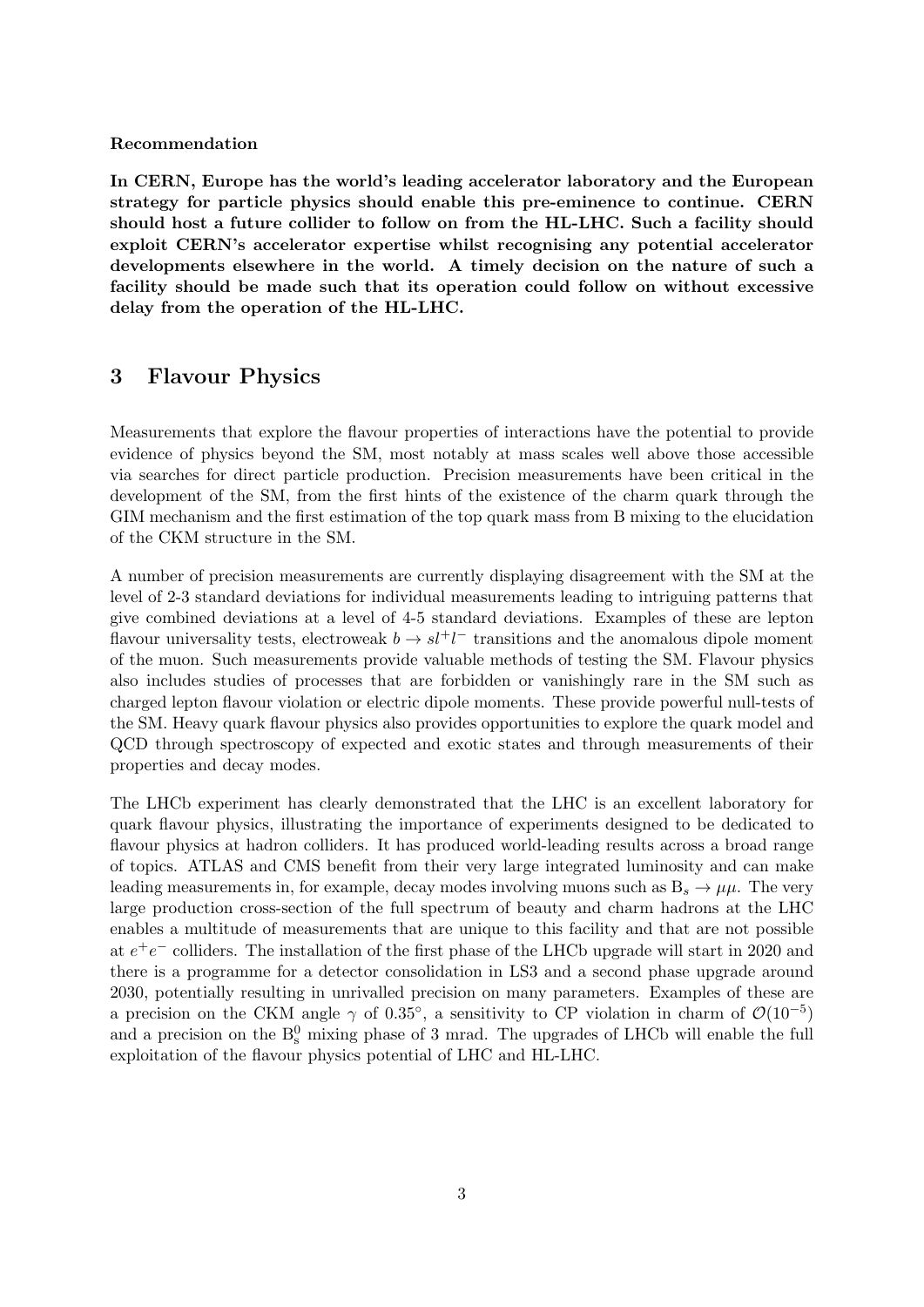## Recommendation

## Exploitation of the LHCb experiment and approved upgrades is the UK community's highest priority in flavour physics. We recommend the full exploitation of the flavour physics potential of the HL-LHC.

The UK particle physics community strongly supports a diverse programme of non-collider experiments that appropriately complements the collider programme. The Physics Beyond Collider (PBC) review being undertaken by CERN is very welcome and highlights the wide range of experiments that can be used to explore fundamental physics questions, and the UK particle physics community is supportive of a continuation of this programme of experiments.

The NA62 experiment is the world's leading kaon physics experiment with sensitivity to probe very high mass scales. There are several promising strategies for future precision kaon physics measurements within the PBC programme, and the UK particle physics community is supportive of a continuation of this programme.

The SHiP experiment designed to explore a possible hidden sector has leadership from the UK. This experiment plans to use a beam dump to produce copious quantities of heavy flavour particles, which could decay into lepton-flavour violating heavy neutral leptons, or other longlived particles from a hidden sector. The UK community recognizes the potential of this proposed experiment.

Lepton flavour and charged lepton flavour violation measurements are excellent probes of physics beyond the SM. Physicists from the UK have a strong involvement in such experiments at CERN, at other European laboratories and further afield. Dedicated LFV experiments include Mu2e, COMET, Mu3e and MEG. The UK community recognizes the importance of these experiments and encourages CERN to support them.

## Recommendation

The European particle physics community should ensure that the breadth of the field is maintained with a diverse range of experiments. The Physics Beyond Colliders initiative at CERN has highlighted what CERN has to offer to non-collider experiments. The UK community strongly supports a continuing programme of such experiments.

# 4 Neutrino Physics

## 4.1 Long-baseline Neutrino Physics

The 2013 update to the The European Strategy for Particle Physics noted that there was a "strong scientific case for a long-baseline neutrino programme exploring CP violation and the mass hierarchy in the neutrino sector." There have been significant developments since this time with the establishment of the DUNE and Hyper-Kamiokande (HK) collaborations and the approval of running T2K until the start of the HK experiment (T2K-II). All of these experiments have significant UK participation.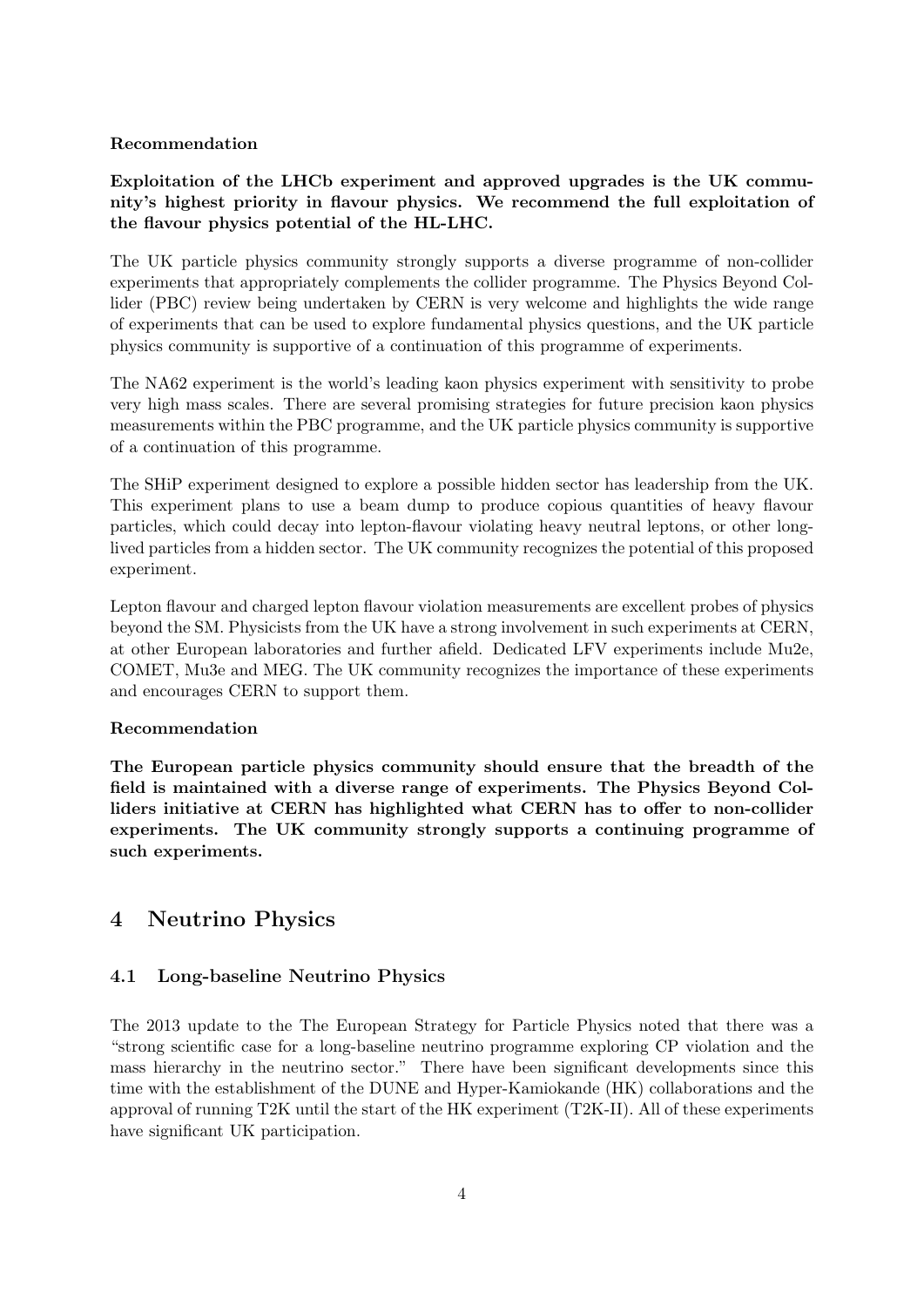The neutrino platform, established at CERN following the recommendations that emerged from the 2012 process, has been very useful to the UK community; particular contributions of note include participation in the construction of the Long-Baseline Neutrino Facility (LBNF) in the United States, hosting the single-phase and dual-phase ProtoDUNE detectors and supporting the upgrade of the T2K near detector ND280.

#### Recommendation

The European particle physics community should continue to support the engagement of European physicists in the worldwide neutrino programme. Furthermore, we recommend that CERN continues to support the neutrino programme, both in terms of worldwide participation and through the neutrino platform facility at CERN.

## 4.2 Neutrinoless double beta decay

Neutrinoless double-beta decay experiments  $(0\nu\beta\beta)$  are, currently, the only way to address a fundamental question in particle physics, namely the fermionic nature (Majorana or Dirac) of the neutrino and hence the mechanism of neutrino mass generation. They are also highly sensitive probes of lepton number violation by other non-Standard Model mechanisms. The UK has a long history of involvement in such experiments that continues to the present day, with support for SNO+ and SuperNEMO.

The European particle physics community should develop further the programme of activity in this important area of neutrino physics. This requires involvement in more than one experimental effort in the near to medium term given the variety of technological approaches and the sensitivity of different isotopes. Such a programme should include at least one major experiment at a European underground laboratory and major involvement in other international projects. These experiments should have the capability to explore the inverted hierarchy range. Support should also be provided for the development of technologies that have the potential to eventually lead to a practical experiment capable of exploring the non-degenerate normal neutrino mass hierarchy. We note that there are strong technological synergies with direct dark matter detection and recommend coordination of R&D that could benefit both communities.

## Recommendation

We recommend that the European Strategy includes the further development of an overall programme of  $0\nu\beta\beta$  experiments. Such a programme should include at least one major experiment at a European underground laboratory and major involvement in other international projects. The programme should also include R&D for technologies that have the potential to eventually lead to a practical experiment capable of exploring the non-degenerate normal neutrino mass hierarchy.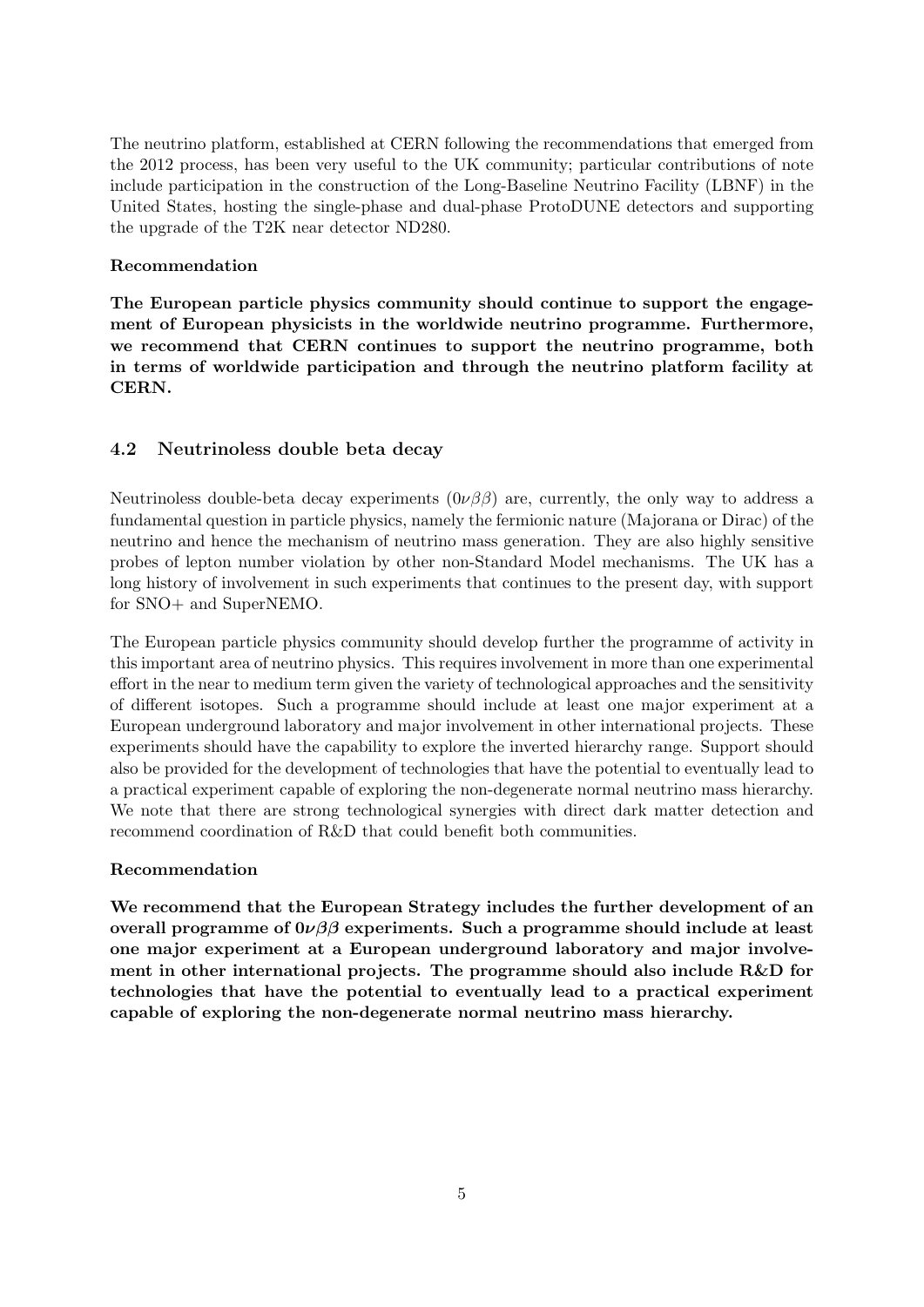# 5 Dark Matter and Particle Astrophysics

Understanding the nature of the dark matter (DM) that makes up 85% of the mass of the Universe is internationally recognized to be one of the highest priorities in science. Direct detection experiments utilizing ultra-low background targets in deep underground laboratories are key to the unambiguous identification of galactic DM particles in the GeV to TeV mass range. These particles could be WIMPs or other types of particle that arise in many extensions of the SM. The UK has been at the forefront of direct detection activities for decades, pioneering the use of liquid xenon time projection chambers (LXe TPCs), which is now the leading WIMP detector technology. The UK has made significant investments in the area of DM searches, including in the underground infrastructure at the Boulby Underground Laboratory. This facility currently supports a number of international projects. All international roadmaps, including those of STFC, APPEC, and P5 in the US recommend construction of '3rd generation' (G3) detectors to increase sensitivity by a further order of magnitude over near-future searches. Such G3 experiments are expected to include LXe TPCs that would be sensitive to a range of alternative DM candidates and BSM physics, in addition to WIMPs. Liquid argon (LAr) detectors may also be deployed at G3. Evidence from multiple targets will be required to confirm the WIMP hypothesis. These noble targets will require significant R&D that the existing infrastructure within European laboratories is well placed to support. CERN's expertise in cryogenic purification of LXe and LAr is well aligned with this R&D. The G3 experiments will also require large anti-coincidence outer detectors. LAr is a natural choice for such veto systems. CERN's expertise in LAr and cryostats for prototype long baseline neutrino experiments can be readily re-purposed towards this area.

#### Recommendation

## We recommend European involvement in at least one LXe TPC at G3 and support for the development of LAr detectors towards G3. Expertise at CERN in the cryogenic purification of LXe and LAr could help to support the European effort.

A well-motivated alternative to the WIMP hypothesis is that DM consists of particles from a hidden sector. An example is the axion, whose discovery would also solve the long-standing strong CP / neutron EDM problem. The UK is involved in several DM axion search experiments, including the world's most sensitive axion-photon coupling experiment, ADMX, as well as efforts to probe axion-fermion couplings at higher masses. Next generation resonant axion searches will require improvements in quantum-limited RF/microwave electronics and applied magnetic fields. Further developments of ever-more-sensitive experiments to probe the hidden sector and ultra-light DM candidates have many overlaps and synergies with more general developments in the field of quantum sensing, which is also of wide interest in quantum computing, quantum electronics, and atom interferometry. The exploitation of quantum technologies for fundamental physics is a growing area in Europe.

Europe is involved in many searches for dark matter with multiple complementary techniques, including accelerators; direct searches; fixed targets; ground- and space-based indirect searches, and astronomical and cosmological probes. The interpretation of results from any one technique can have important implications for the others.

Astroparticle physics, at the intersection of particle physics, astronomy and cosmology, addresses fundamental and frontier physics including, in addition to DM, gravitational wave astronomy,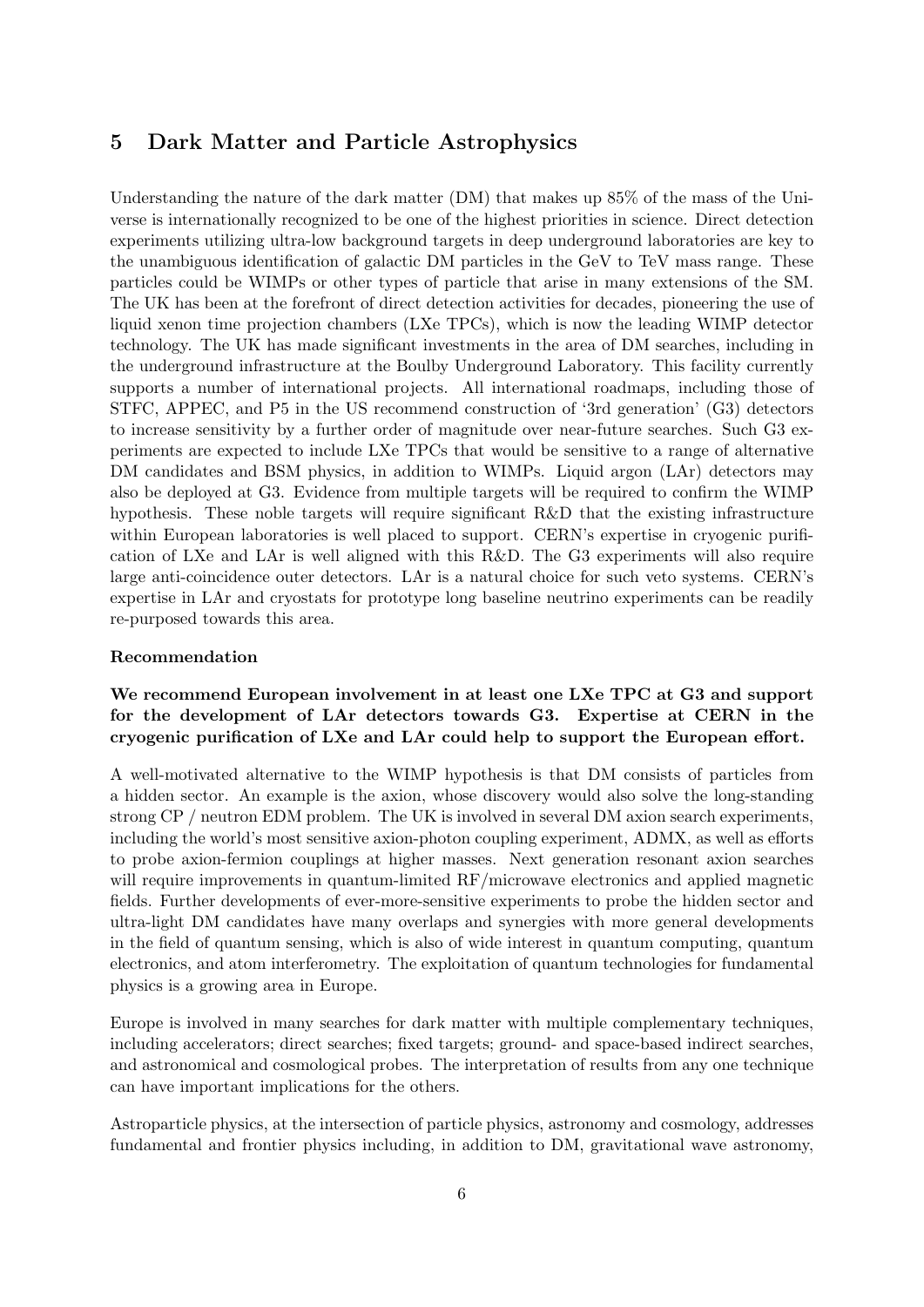gamma-ray astronomy, and neutrino astronomy. These areas can probe for evidence of BSM physics, and astroparticle facilities provide access to processes otherwise inaccessible to complementary accelerator-based particle physics. Improved coordination between these activities will enable better advantage to be taken of the opportunities multi-messenger physics provides.

Finally, we note the technical synergies between particle physics and astroparticle physics areas, including photodetectors, electronics, and fast computing. We recommend that R&D be coordinated in such technology areas to the benefit both communities.

# 6 Underground Laboratories

Europe possesses a number of underground laboratories and infrastructure that are crucial for several areas of research. These include searches for dark matter and neutrinoless double beta decay.

In the UK, the Boulby Underground Laboratory provides a low-background clean room facility that can be used for the development of next-generation techniques for rare event searches for dark matter and neutrinoless double beta decay. Additionally, with a cosmic ray muon reduction an order of magnitude greater than at Kamioka, providing the lowest radon rate of any underground facility, and with plans to excavate a cavern for a detector larger than SNO+, it may be possible to host a next-generation dark matter or  $0\nu\beta\beta$  search at Boulby.

#### Recommendation

Europe possesses a number of underground laboratories, such as the Boulby underground laboratory in the UK, with important capabilities for DM and neutrinoless double beta decay experiments. We recommend that these laboratories be well supported to benefit this type of experiment.

## 7 Theory

Theoretical particle physics is a crucial part of the research programme. It has been instrumental in devising and recently verifying the Standard Model to exquisite precision and it will be vital for the formulation of possible BSM extensions and for the interpretation of discoveries. It is clear we need to concentrate on maximally increasing the accuracy of Standard Model predictions to determine unambiguously, any deviations seen in the increasingly precise experimental data expected in the coming years. This will require a concerted effort to maximise precision for e.g. Higgs physics, flavour physics, and the neutrino sector. Continued work is necessary in improving the accuracy of predictions for the strong and electroweak components of the Standard Model, and in particular to continue improvements in Monte Carlo generators to make them fully suitable for the HL-LHC. However, it is necessary to also pursue a wide-ranging programme of theoretical physics encompassing formal theory, which can potentially lead to paradigm shifts and sudden advances in our understanding, and phenomenology focussed on possible signs of BSM physics, e.g. model building. Since the Higgs discovery there has been a general move in theory towards understanding the high-energy physics underlying electroweak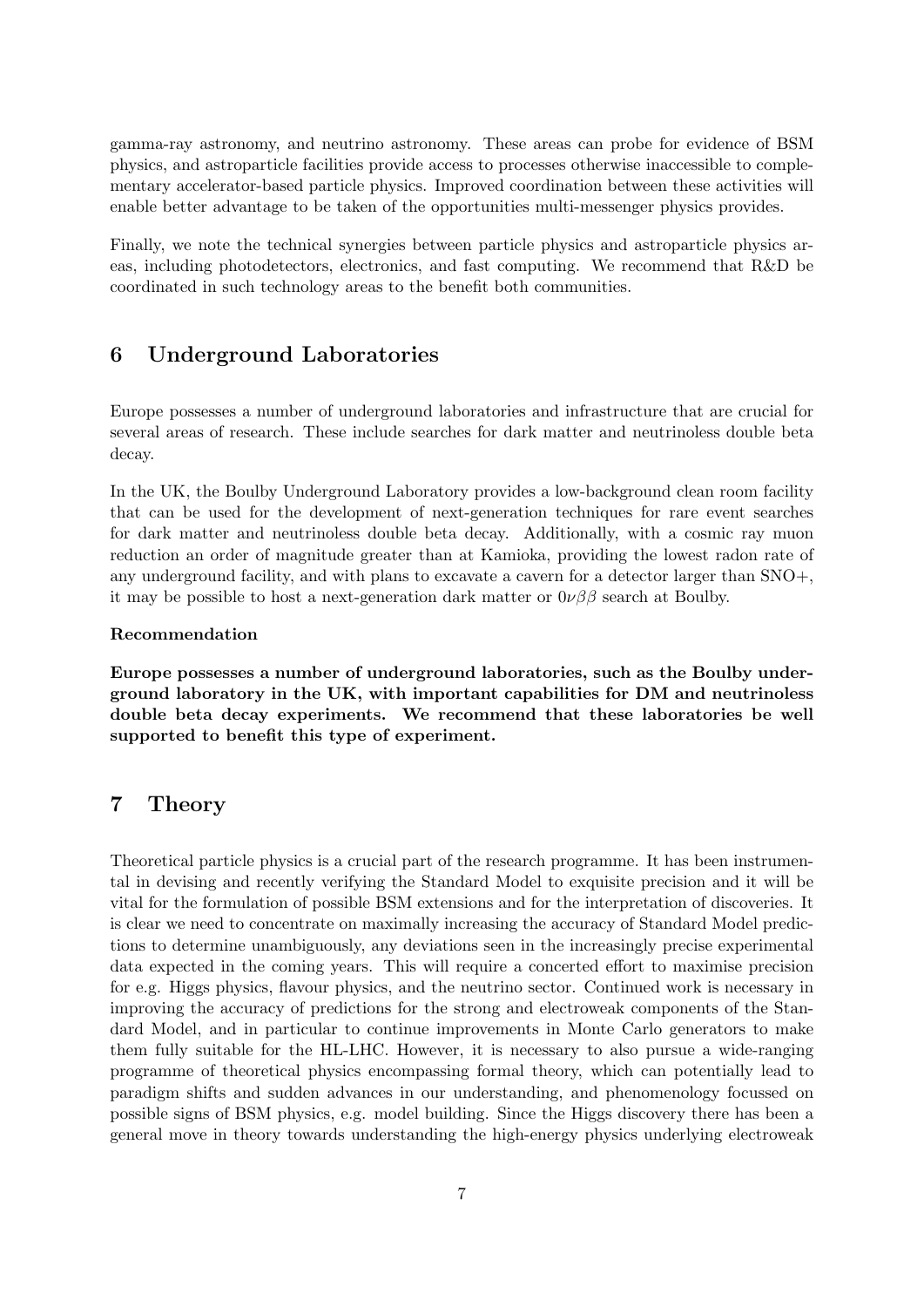symmetry breaking, which remains extremely mysterious. Novel ideas such as scale invariance, split-supersymmetry, asymptotic safety, clockwork, relaxion, higgsplosion and so forth are being actively explored. A unifying feature of these proposals is that although they are often driven from the top-down by formal considerations, energies up to 100 TeV are a crucial testing ground. A similar scale is suggested by anomalies currently seen in measurements in flavour physics. It is also around the 100 TeV scale that non-perturbative aspects of field theory can begin to become important. Therefore, from a theory perspective, a crucial element of the programme is to maintain strong support for CERN, at the LHC and beyond, ultimately aiming towards these higher energy levels.

The recent increased interaction between BSM physics and dark matter physics is a natural evolution, which we believe should be further developed. Lattice theory remains a crucial ingredient of any future particle physics programme, as it contributes in an essential fashion to precision calculations in the Standard Model, particularly in flavour physics, which cannot be performed by other means. It is also key to understanding alternative scenarios of BSM physics, for example the crucial determination of the so-called conformal windows of quantum field theory, relevant for asymptotically safe theories. This requires the maintenance and development of powerful lattice computing facilities. Increased engagement of nuclear theorists with neutrino research would be of benefit, as this would facilitate the best exploitation of the wide variety of neutrino experiments either running or under construction or development. In addition, increased engagement of nuclear theorists would benefit heavy ion physics.

Particle phenomenology within the UK has a very strong international profile, facilitating the full exploitation and development of the current and future experimental programmes, and the UK hosts a dedicated phenomenology research centre, the Institute for Particle Physics Phenomenology in Durham. Formal theory activity in the UK also has a significant international profile, with a long history of successful innovation. Lattice gauge theory plays a vital and increasing role in understanding flavour physics and other areas and the UK continues to invest in high performance computing for particle physics via the DiRAC (Distributed Research utilising Advanced Computing) facility. Particle theory and astrophysical research are becoming more closely entwined, and the UK is expanding research in cosmology.

#### Recommendation

For exploitation of the experimental particle physics programme it is essential for Europe to maintain and further develop a world-leading long-term programme across theoretical particle physics in its broadest sense. We must confront data with the maximal theoretical precision to test fully the standard model and interpret any deviations from expectations, and to guide future experimental developments towards energy scales that can test a broad raft of underlying BSM ideas. This requires phenomenology (both SM and BSM), formal theory, astro-particle and lattice theory and further developing interactions between these areas.

## 8 Detector R&D

A strong detector R&D programme is vital to ensure a long-term world-leading experimental particle physics programme. This activity tends to be at a scale that is funded primarily from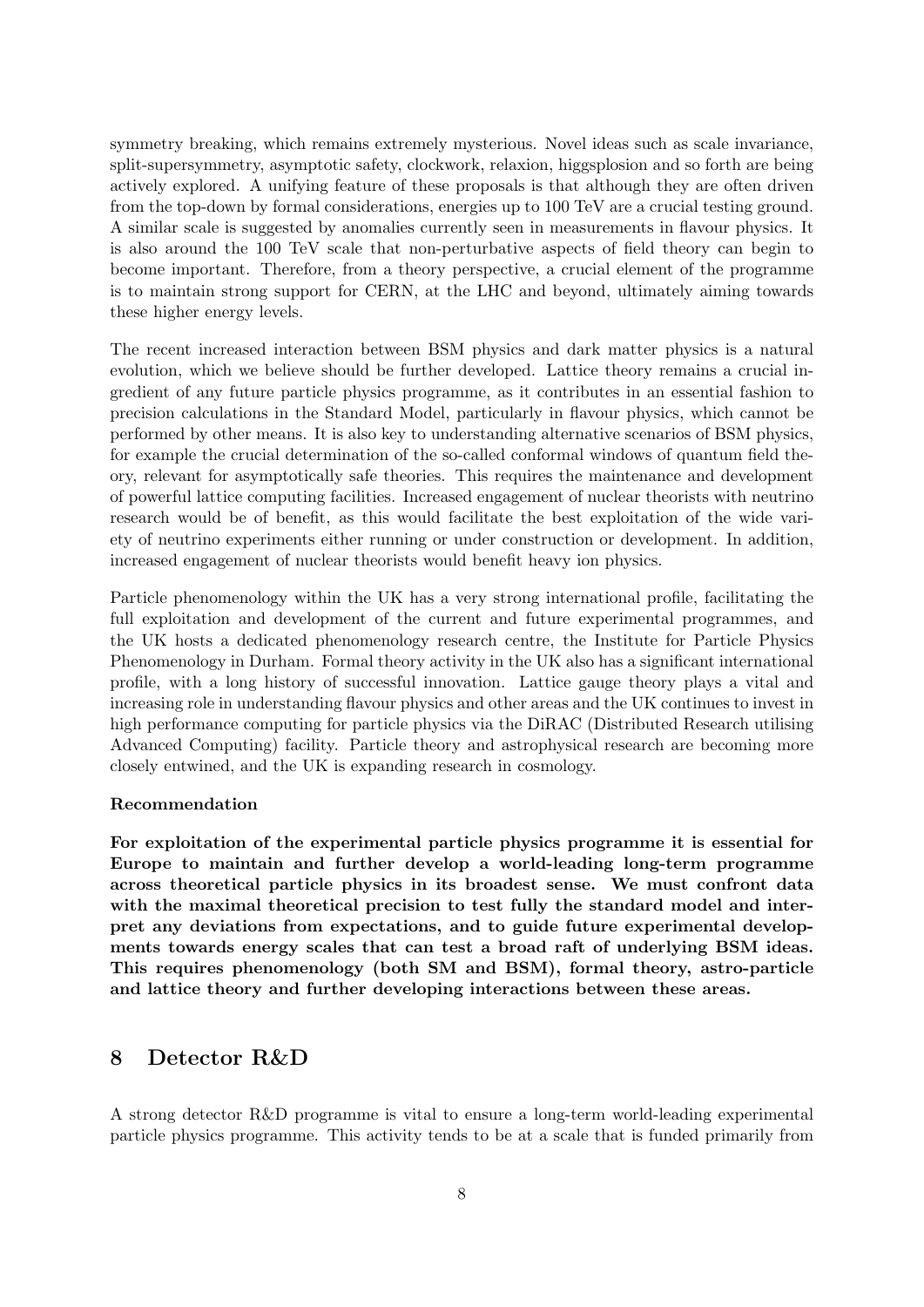national funding bodies, at least in the early stages of such R&D work. The RD programme at CERN is a useful vehicle for supporting collaborative activity. While this programme is effective, re-evaluating its structure and function could make it more effective at facilitating the R&D activities of the particle physics communities of the CERN member states. The CERN experimental physics department has recently undertaken a welcome review of proposed research activities. Putting in place structures that will enable continued consultation and interaction with members states to identify research areas and enable well defined modes of interaction is desirable. The CERN programme has access to materials funding and this should be used to benefit all member state participation in RD programmes.

Facilities available in various European laboratories, such as test beams and low background facilities, are an important resource for the development and implementation of new detector technologies. The UK supports the accessible provision of such facilities to the European particle physics community.

#### Recommendation

Detector R&D activity is vital for the future of experimental particle physics and should be strongly supported. We recommend a revamp of the CERN RD programme to better support and interact with the member states particle physics communities. The new structure should be defined in consultation with delegated representatives from the member states.

Most particle physics experiments have considerable software and computing needs. The evolution of computing technologies and the resultant need for different approaches to software engineering are developments that mean it is more important than ever that planning for new experiments take full account of the development work and costs associated with this component of experimental work. We encourage CERN to remain actively engaged with community wide projects to deliver computing and software in an efficient manner, and to engage with communities beyond particle physics where mutual projects are beneficial.

Supporting many experiments across a diverse range of topics will provide excellent opportunities to explore new detector technologies and to train new generations of physicists. This is very important for the health and future of our field.

# 9 Accelerator R&D

The incremental development of accelerator technology and the innovation of novel techniques underpins future discoveries. A vibrant accelerator R&D programme is therefore vital to ensure the long-term future of experimental particle physics.

Exploration of physics at the highest possible energies has been the historic vehicle of discovery in the field of particle physics and should remain at the heart of the European Strategy for Particle Physics. The future energy-frontier accelerator R&D programme must be designed to create opportunity, and mitigate technical and financial risks. Therefore, the future programme must prioritise technology development (for example in high-field superconducting magnets, superconducting RF and novel accelerating structures, and energy-efficient acceleration) and the development of novel high-gradient acceleration, especially the very promising proton driven